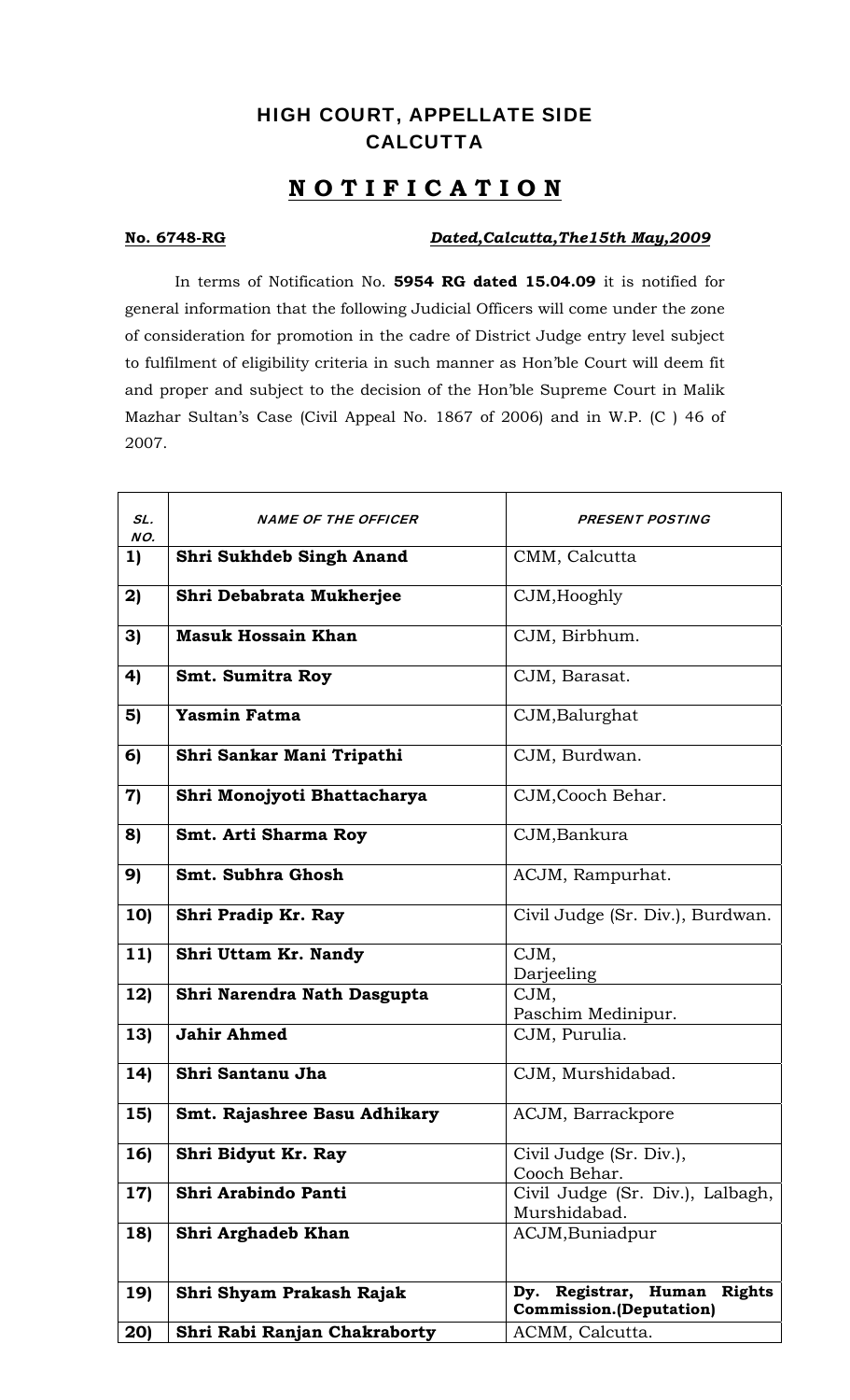| 21) | Shri Apurba Sinha Roy            | CJM, Alipore.                                                         |
|-----|----------------------------------|-----------------------------------------------------------------------|
| 22) | <b>Shri Tarak Nath Bhagat</b>    | Dy. Registrar, W.B. Taxation<br><b>Tribunal.(Deputation)</b>          |
| 23) | Shri Ajay Kr. Mukherjee          | ACJM, Sealdah.                                                        |
| 24) | Shri Jayanta Koley               | ACJM, Alipore.                                                        |
| 25) | Shri Partha Sarathi Chatterjee   | Civil Judge (Sr. Div.), 1 <sup>st</sup> Court,                        |
|     | Smt. Ashima Pal                  | Barasat.<br>Civil                                                     |
| 26) |                                  | Judge<br>(Sr.<br>$Div.$ ),<br>Islampore.                              |
| 27) | Smt. Ali Biswas (Sarkar)         | (Sr.<br>Civil<br>Judge<br>$Div.$ ),                                   |
| 28) | Shri Sovan Kr. Mukhopadhyay      | Darjeeling.<br>Registrar cum Dy.<br>Secy.                             |
|     |                                  | <b>State</b><br>Legal<br><b>Service</b><br>Authority.<br>(Deputation) |
| 29) | Shri Gopal Chandra Karmakar      | CJM, Nadia.                                                           |
| 30) | Shri Fatik Chandra Mondol        | Civil Judge (Sr. Div.), Addl.<br>Court, Hooghly.                      |
| 31  | Shri Hidayatullah Bhutia         | ACJM, Bolpur                                                          |
| 32) | <b>Shri Sukumar Ray</b>          | Administrative Officer, WBJA                                          |
| 33) | Shri Subash Kr. Kar              | (Deputation)<br>CJM, Jalpaiguri                                       |
|     |                                  |                                                                       |
| 34) | Smt. Shampa Dutta (Paul).        | Civil Judge (Sr.Div.),                                                |
| 35) | <b>Chowdhury Hefazat Karim</b>   | 1 <sup>st</sup> Court, Bankura<br>Civil Judge (Sr. Div.), Kalna.      |
| 36  | Md. Shabbar Rashidi              | ACJM, Ghatal                                                          |
| 37) | Shri Raja Chatterjee             | Judge, S.C.C., Sealdah.                                               |
| 38) | Shri Himadri Shankar Ghosh Hazra | ACJM, Islampur.                                                       |
| 39) | <b>Shri Prasad Kr. Roy</b>       | Dy. Registrar, West Bengal                                            |
|     |                                  | Admn. Tribunal, Calcutta.<br>(Deputation)                             |
| 40) | Smt. Sudeshna De Chatterjee      | ACJM, Serampore.                                                      |
| 41) | Shri Alok Kr. Chowdhury          | Civil<br>Judge<br>(Sr.<br>$Div.$ ),<br>Jangipore.                     |
| 42) | Smt. Sanchita Sarkar             | Judge, 6th<br>bench,<br>PSCC,                                         |
| 43) | <b>Shri Sandip Chowdhury</b>     | Calcutta.<br>Civil Judge (Sr. Div.), Diamond                          |
|     |                                  | Harbour.                                                              |
| 44) | <b>Shri Sunirmal Dutta</b>       | CJM, Howrah                                                           |
| 45) | <b>Shri Subhasis Ghosh</b>       | Civil Judge (Sr. Div.),                                               |
|     |                                  | 10th Court, Alipore.                                                  |
| 46) | Shri Abhijit De                  | ACJM, Kurseong.                                                       |
| 47) | Shri Sudhir Kumar                | CJM, Raiganj.                                                         |
| 48) | Smt. Sonali Nandy                | Civil Judge (Sr. Div.),                                               |
| 49) | Shri Shyam Sundar Das            | 7 <sup>th</sup> Court, Alipore.<br>ACJM, Jangipur                     |
| 50) | Shri Bibhuti Narayan Singh       | CJM, Malda.                                                           |
|     |                                  |                                                                       |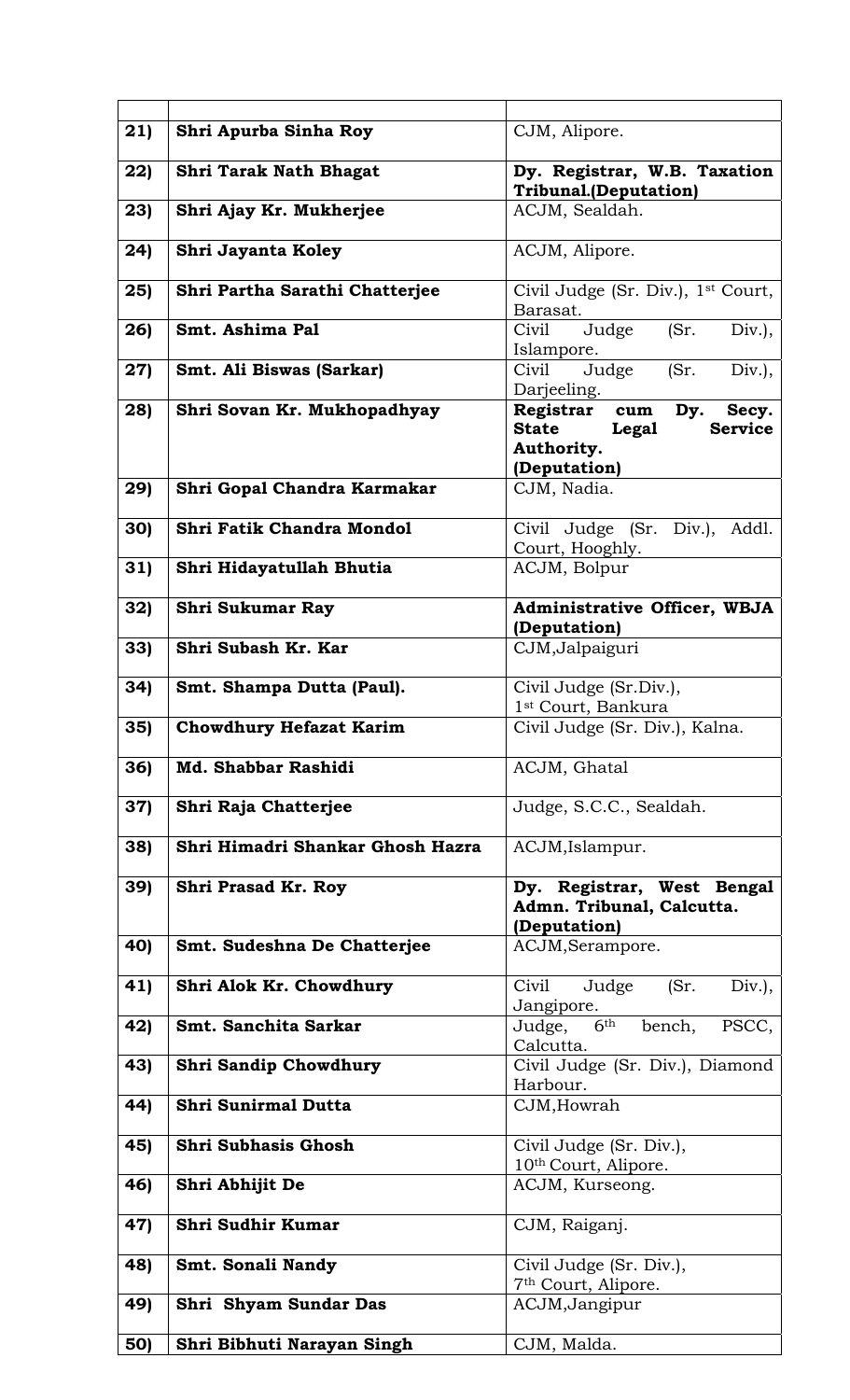| 51) | Jahangir Kabir                  | Registrar, City Civil Court,<br>Calcutta.                           |
|-----|---------------------------------|---------------------------------------------------------------------|
| 52) | Shri Dulal Chandra Kar          | ACJM, Basirhat.                                                     |
| 53) | <b>Shri Subhasis Ghosal</b>     | ACJM, Ranaghat                                                      |
| 54) | <b>Shri Tapas Chandra Das</b>   | ACJM, Diamond Harbour.                                              |
| 55) | <b>Shri Amit Chakraborty</b>    | ACJM, Siliguri                                                      |
| 56) | Smt. Durga Khaitan              | ACJM, Katwa                                                         |
| 57) | Smt. Rupanjana Chakraborty      | Civil Judge (Sr. Div.), 3 <sup>rd</sup> Court,<br>Paschim Medinipur |
| 58) | <b>Shri Pradip Banerjee</b>     | ACJM, Chandannagar.                                                 |
| 59) | <b>Syed Neyazuddin Azad</b>     | Civil Judge (Sr.Div.), Malda                                        |
| 60) | <b>Shri Suratheswar Mondol</b>  | ACJM, Kalimpong                                                     |
| 61) | Smt. Kaberi Basu                | ACJM, Kalna.                                                        |
| 62) | Shri Diptendra Nath Mitra       | Civil Judge (Sr.Div.), Dinhata                                      |
| 63) | Smt. Yasmin Ahmed               | ACJM,Toofanganj                                                     |
| 64) | Shri Sandip Kr. Manna           | ACJM, Durgapur                                                      |
| 65) | Shri Sanjoy Kr. Das             | Registrar, Civil Court,<br>Paschim Medinipur                        |
| 66) | <b>Shri Somnath Chakraborty</b> | Registrar, Civil Court, Alipore                                     |
| 67) | Shri Sujit Kr. Mehrotra         | Registrar, Civil Court, Burdwan                                     |
| 68) | Shri Sanjoy Mukhopadhyay        | Civil Judge (Sr. Div.), 1 <sup>st</sup> Court,<br>Howrah            |
| 69) | Smt. Manjushree Mondol          | Civil Judge (Sr.Div.)& Asst. Sess.<br>Judge, Alipurduar             |
| 70) | Shri Anupam Mukherjee           | ACJM, Mathabhanga                                                   |
| 71) | <b>Shri Manas Basu</b>          | CJM, Port Blair                                                     |
| 72) | Smt. Dipali Shrivastava (Sinha) | Civil Judge (Sr.Div.), Ghatal                                       |
| 73) | Shri Arup Kr. Das               | ACJM, Arambagh.                                                     |
| 74) | Shri Jyotirmoy Chandra          | Civil Judge (Sr. Div.), Asansol.                                    |
| 75) | <b>Molla Asgar Ali</b>          | ACJM, Bongaon                                                       |
| 76) | Smt. Sujata Kharga              | Civil Judge (Sr. Div.), 1 <sup>st</sup> Court,<br>Krishnagar.       |
| 77) | Shri Mahananda Das              | ACJM, Kalyani.                                                      |
| 78) | Shri Tapan Kr. Mondol           | ACJM, Uluberia.                                                     |